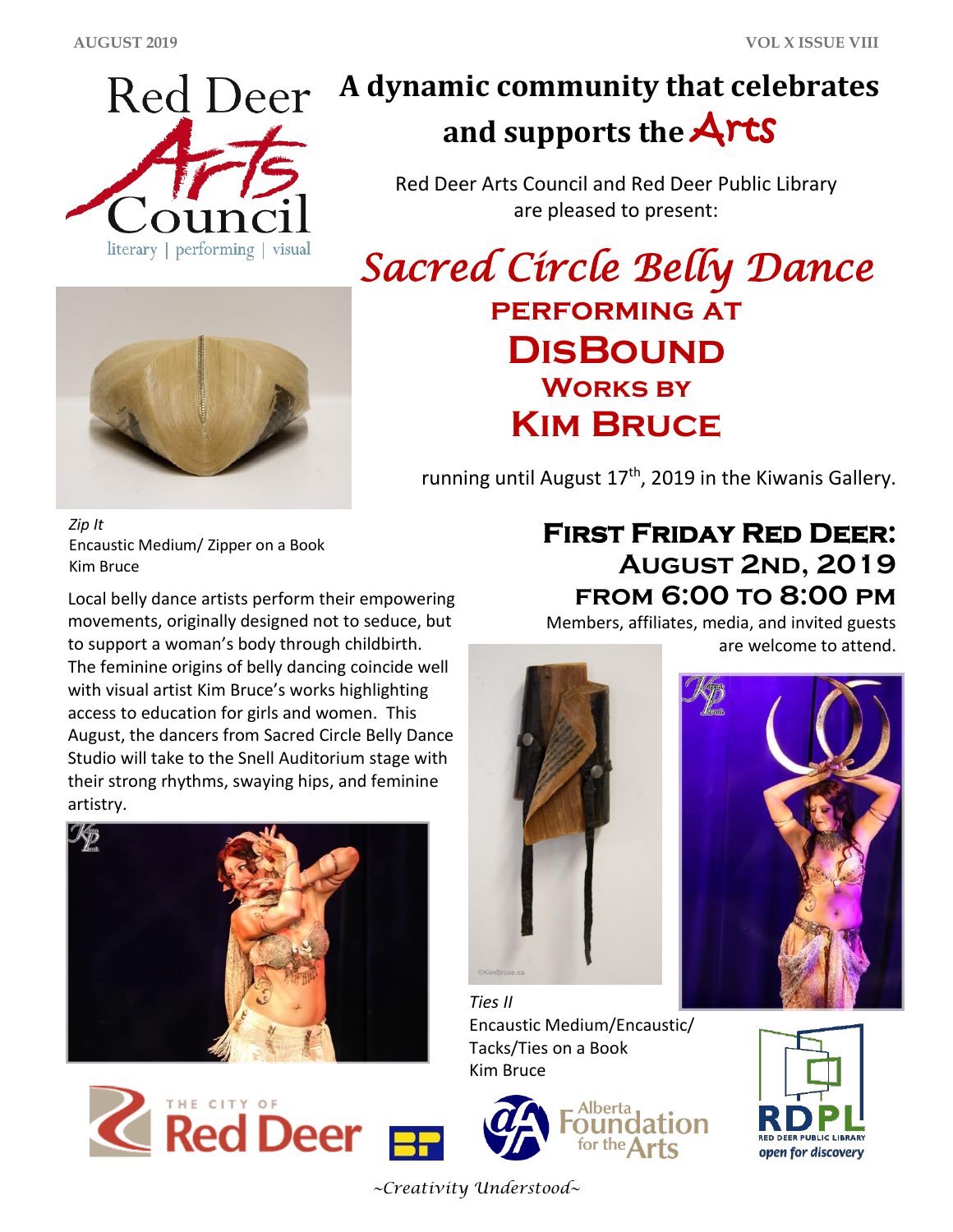## News and Events Happening in August

#### **Literary Arts Committee**

We are very excited to announce the formation of a Literary Arts Committee working on a project basis! After an initial session in May, the team is excited to start planning some great events including spoken word nights (starting September 12th at Sweet Capone's) and a book club extravaganza pairing readers with local writers at the downtown Library on September 21st! If you're interested in joining the committee, please get in touch at [info@reddeerartscouncil.ca](mailto:info@reddeerartscouncil.ca)**.** We love to see our local literary artists getting involved!

#### **RDC Music Society – Scholarship**

The arts community in Red Deer was saddened by the ending of the Music Program at RDC in 2018, and this April also brought the end of the Red Deer College Music Society, part of the Students' Association, as well. The Red Deer Arts Council is honoured to have been entrusted with a donation of \$7,000 towards the creation of a NEW music scholarship for post-secondary students, and those returning to school to pursue music education. This \$750 scholarship will be open for applications in January 2020, so keep your eyes open for more details when it launches! To the students of RDC Music Society – thank you for your generosity and for your trust in us; these funds will help students further their musical endeavours.

#### **Joining CARFAC Alberta**

The Red Deer Arts Council is pleased to announce (especially to our Visual Arts members) that we have recently joined *Canadian Artists' Representation/Le Front des artistes canadiens* or CARFAC (Alberta.) Being part of this industry association will provide us access to information on professional development that we can use to help you, and it aligns well with our goals to ensure artists are compensated fairly for their creative work. We have always endeavoured to follow the CARFAC fee structure, but this membership continues our commitment, as possible based on our funding, to ensure artists and their works are valued in our community. City of Red Deer Culture Services is hosting a CARFAC meet & greet on Saturday, September 7<sup>th</sup> from 3 – 5pm. (more details to come!)

#### **Canada Council**

Following their visit to Red Deer this past April, we are excited to have been approved to apply for grant funding through the Canada Council in the future. This is a big step towards extending our footprint in and beyond Central Alberta. If you have a project idea that would help the Arts Council grow and develop, please let us know! We're excited to find the right project to support through these initiatives! If you're also interested in helping us review and complete some of these funding project grants, we'd be grateful for your input and help! Contact Suzanne at [info@reddeerartscouncil.ca!](mailto:info@reddeerartscouncil.ca)

#### **Meat Draw Fundraiser**

Did you know that the Red Deer Arts Council hosts a fundraiser every Friday afternoon during the summer months at East 40<sup>th</sup> Pub? Be there at 5pm for the ticket sales to start on Round #1 (of 6) then cross your fingers for a chance to win your choice of delicious cuts of beef, pork, or chicken from Deer Park Co-op! It's only \$1 per ticket and you can help support the RDAC as we continue to provide our many programs and services to artists in our community! Thank you for your support!

#### **Instagram, Facebook & Twitter**

Some of you may have noticed that we have a new Instagram account: 'rdartscouncil' is our name and sharing creativity is our game! If you'd like us to be able to share your event or post, you'll need to make it 'reshareable' in your settings. We're still getting the hang of this new Social Media tool, but it's a bunch of fun (and we've already learned how to post from the desktop, contact us if you need tips!)